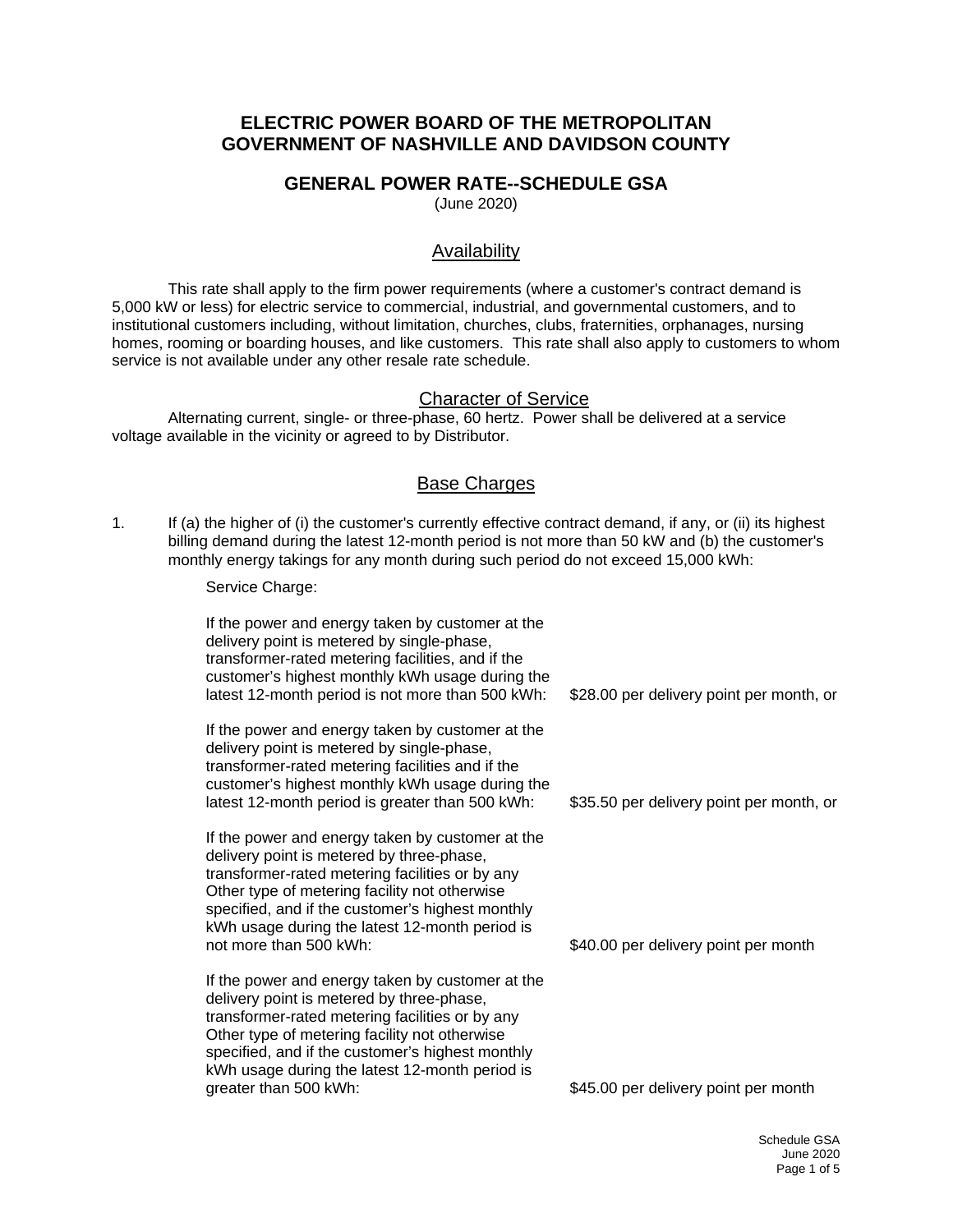TVA Grid Access Charge:

| If the power and energy taken by customer at the<br>delivery point is metered by single-phase,<br>transformer-rated metering facilities:                                                                                                                                                                                   | \$2.05 per delivery point per month, or |
|----------------------------------------------------------------------------------------------------------------------------------------------------------------------------------------------------------------------------------------------------------------------------------------------------------------------------|-----------------------------------------|
| If the power and energy taken by customer at the<br>delivery point is metered by three-phase,<br>transformer-rated metering facilities or by any<br>Other type of metering facility not otherwise<br>specified, and if the customer's average kWh<br>usage during the latest 12-month period is not<br>more than 500 kWh:  | \$2.05 per delivery point per month, or |
| If the power and energy taken by customer at the<br>delivery point is metered by three-phase,<br>transformer-rated metering facilities or by any<br>Other type of metering facility not otherwise<br>specified, and if the customer's average kWh<br>usage during the latest 12-month period is greater<br>than $500$ kWh: | \$5.12 per delivery point per month     |
| Demand Charge:                                                                                                                                                                                                                                                                                                             |                                         |

| Summer Period        | \$5.05 per kW of billing demand per month                   |
|----------------------|-------------------------------------------------------------|
| <b>Winter Period</b> | \$5.05 per kW of billing demand per month                   |
|                      | Transition Period \$5.05 per kW of billing demand per month |

#### Energy Charge:

| Summer Period            | 9.783¢ per kWh per month |
|--------------------------|--------------------------|
| <b>Winter Period</b>     | 9.453¢ per kWh per month |
| <b>Transition Period</b> | 9.248¢ per kWh per month |

2. If (a) the higher of (i) the customer's currently effective contract demand or (ii) its highest billing demand during the latest 12-month period is greater than 50 kW but not more than 1,000 kW or (b) the customer's billing demand is less than 50 kW and its energy takings for any month during such period exceed 15,000 kWh:

| Service Charge:                | \$156.87 per delivery point per month                                                     |
|--------------------------------|-------------------------------------------------------------------------------------------|
| <b>TVA Grid Access Charge:</b> | \$12.80 per delivery point per month                                                      |
| Capacity Charge:               | \$1.13 per kW per month of the highest billed demand during the<br>latest 12-month period |

Demand Charge:

|               | Summer Period First 50 kW of billing demand per month, at \$5.05 per kW     |
|---------------|-----------------------------------------------------------------------------|
|               | Excess over 50 kW of billing demand per month, at \$19.45 per kW            |
| Winter Period | First 50 kW of billing demand per month, at \$5.05 per kW                   |
|               | Excess over 50 kW of billing demand per month, at \$18.50 per kW            |
|               | Transition Period First 50 kW of billing demand per month, at \$5.05 per kW |
|               | Excess over 50 kW of billing demand per month, at \$18.50 per kW            |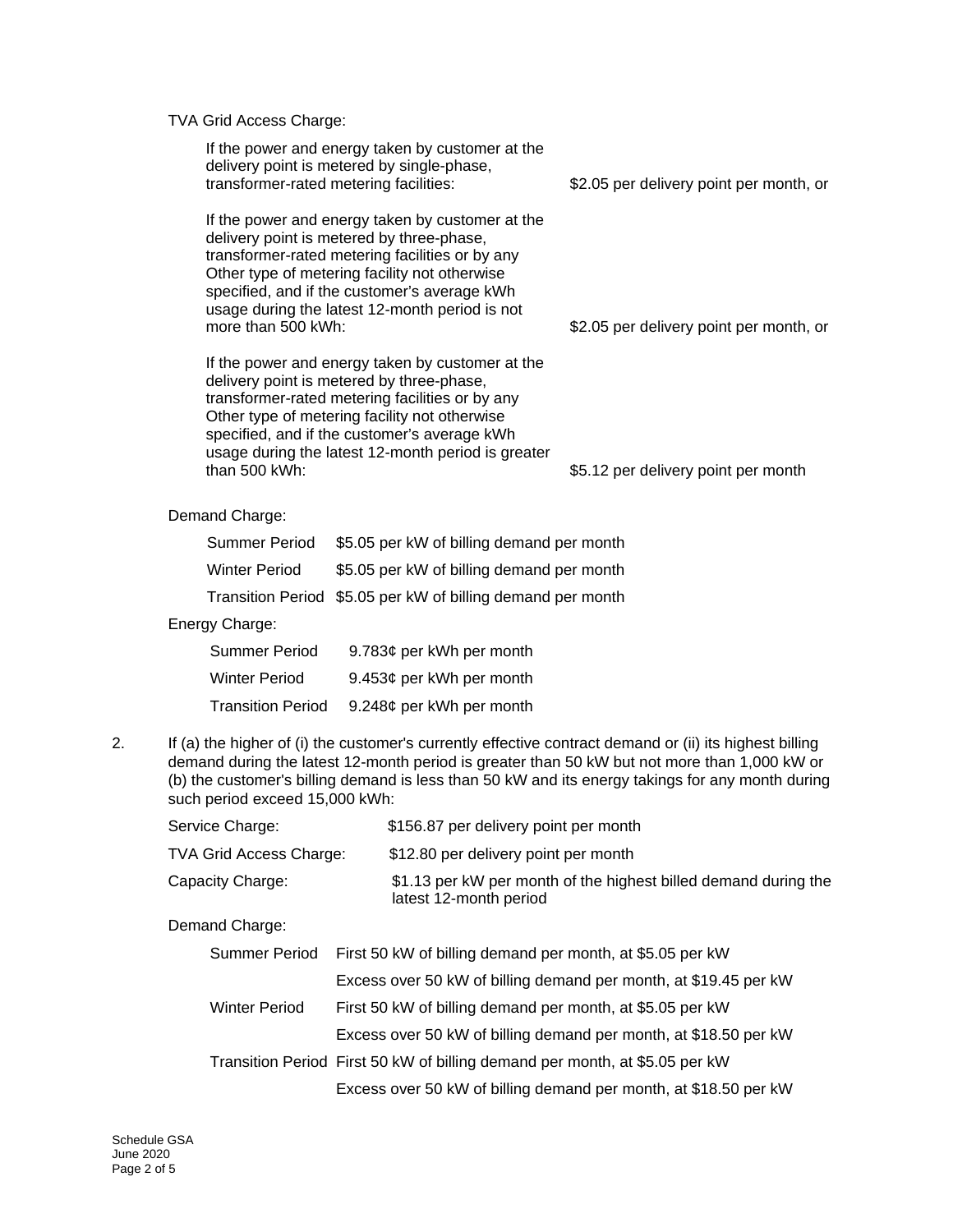Energy Charge:

| Summer Period | First 15,000 kWh per month at 9.783¢ per kWh                   |                  |
|---------------|----------------------------------------------------------------|------------------|
|               | Additional kWh per month at                                    | 4.823¢ per kWh   |
| Winter Period | First 15,000 kWh per month at 9.453¢ per kWh                   |                  |
|               | Additional kWh per month at                                    | $4.823c$ per kWh |
|               | Transition Period First 15,000 kWh per month at 9.248¢ per kWh |                  |
|               | Additional kWh per month at                                    | 4.823¢ per kWh   |

3. If the higher of (a) the customer's currently effective contract demand or (b) its highest billing demand during the latest 12-month period is greater than 1,000 kW:

Service Charge:  $$934.50$  per delivery point per month TVA Grid Access Charge: \$205.30 per month if the customer's average monthly kWh usage during the latest 12-month period is not more than 150,000 kWh, or \$579.04 per month if the customer's average monthly kWh usage during the latest 12-month period is greater than 150,000 kWh

Demand Charge:

| Summer Period        | First 1,000 kW of billing demand per month, at \$19.80 per kW                                                                                                  |
|----------------------|----------------------------------------------------------------------------------------------------------------------------------------------------------------|
|                      | Excess over 1,000 kW of billing demand per month, at \$19.93 per kW,<br>plus an additional                                                                     |
|                      | \$19.93 per kW per month for each kW, if any, of the amount by which the<br>customer's billing demand exceeds the higher of 2,500 kW or its contract<br>demand |
| <b>Winter Period</b> | First 1,000 kW of billing demand per month, at \$18.84 per kW                                                                                                  |
|                      | Excess over 1,000 kW of billing demand per month, at \$18.97 per kW,<br>plus an additional                                                                     |
|                      | \$18.97 per kW per month for each kW, if any, of the amount by which the<br>customer's billing demand exceeds the higher of 2,500 kW or its contract<br>demand |
|                      | Transition Period First 1,000 kW of billing demand per month, at \$18.84 per kW                                                                                |
|                      | Excess over 1,000 kW of billing demand per month, at \$18.97 per kW,<br>plus an additional                                                                     |
|                      | \$18.97 per kW per month for each kW, if any, of the amount by which the<br>customer's billing demand exceeds the higher of 2,500 kW or its contract<br>demand |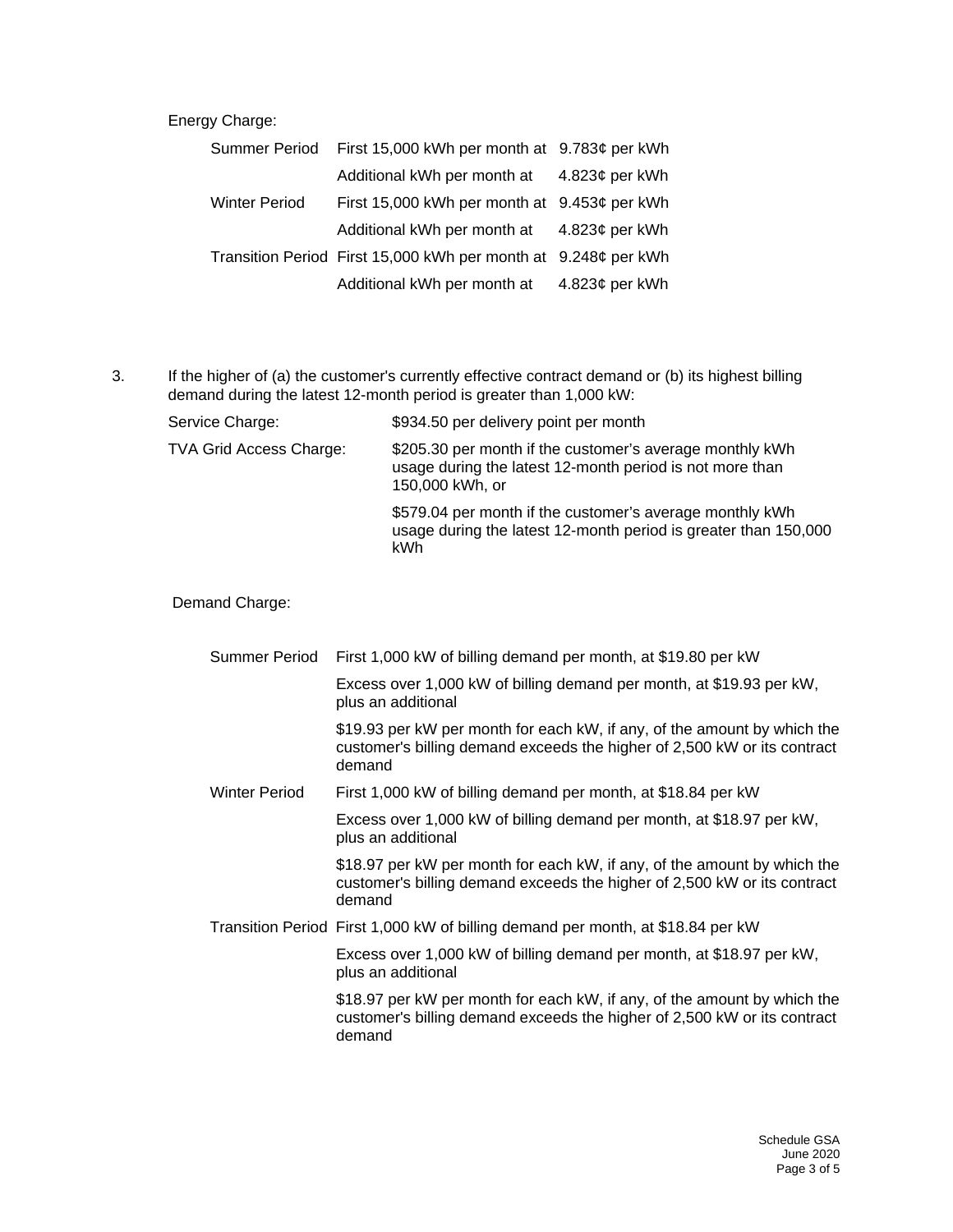| Energy Charge:       |                                                                 |                |
|----------------------|-----------------------------------------------------------------|----------------|
| <b>Summer Period</b> | First 150,000 kWh per month at 5.733¢ per kWh                   |                |
|                      | Additional kWh per month at                                     | 4.913¢ per kWh |
| <b>Winter Period</b> | First 150,000 kWh per month at $5.733¢$ per kWh                 |                |
|                      | Additional kWh per month at                                     | 4.913¢ per kWh |
|                      | Transition Period First 150,000 kWh per month at 5.733¢ per kWh |                |
|                      | Additional kWh per month at                                     | 4.913¢ per kWh |

# Adjustment

The base demand and energy charges shall be increased or decreased in accordance with the current Adjustment Addendum published by TVA.

# Determination of Seasonal Periods

Summer Period shall mean the June, July, August, and September billing months. Winter Period shall mean the December, January, February, and March billing months. Transition Period shall mean the April, May, October, and November billing months.

## Determination of Demand

Distributor shall meter the demands in kW of all customers. The metered demand for any month shall be the highest average during any 30-consecutive-minute period of the month of the load metered in kW. The measured demand for any month shall be the higher of the highest average during any 30 consecutive-minute period of the month of (a) the load metered in kW or (b) 85 percent of the load in kVA plus an additional 10 percent for that part of the load over 5,000 kVA, and such measured demand shall be used as the billing demand, except that the billing demand for any month shall in no case be less than 30 percent of the higher of the currently effective contract demand or the highest billing demand established during the preceding 12 months.

#### Minimum Bill

The monthly bill under this rate schedule shall not be less than the sum of (a) the base service charge and grid access charge, as adjusted, (b) the base demand charge, as adjusted, applied to the customer's billing demand, and (c) the base energy charge, as adjusted, applied to the customer's energy takings.

Distributor may require minimum bills higher than those stated above.